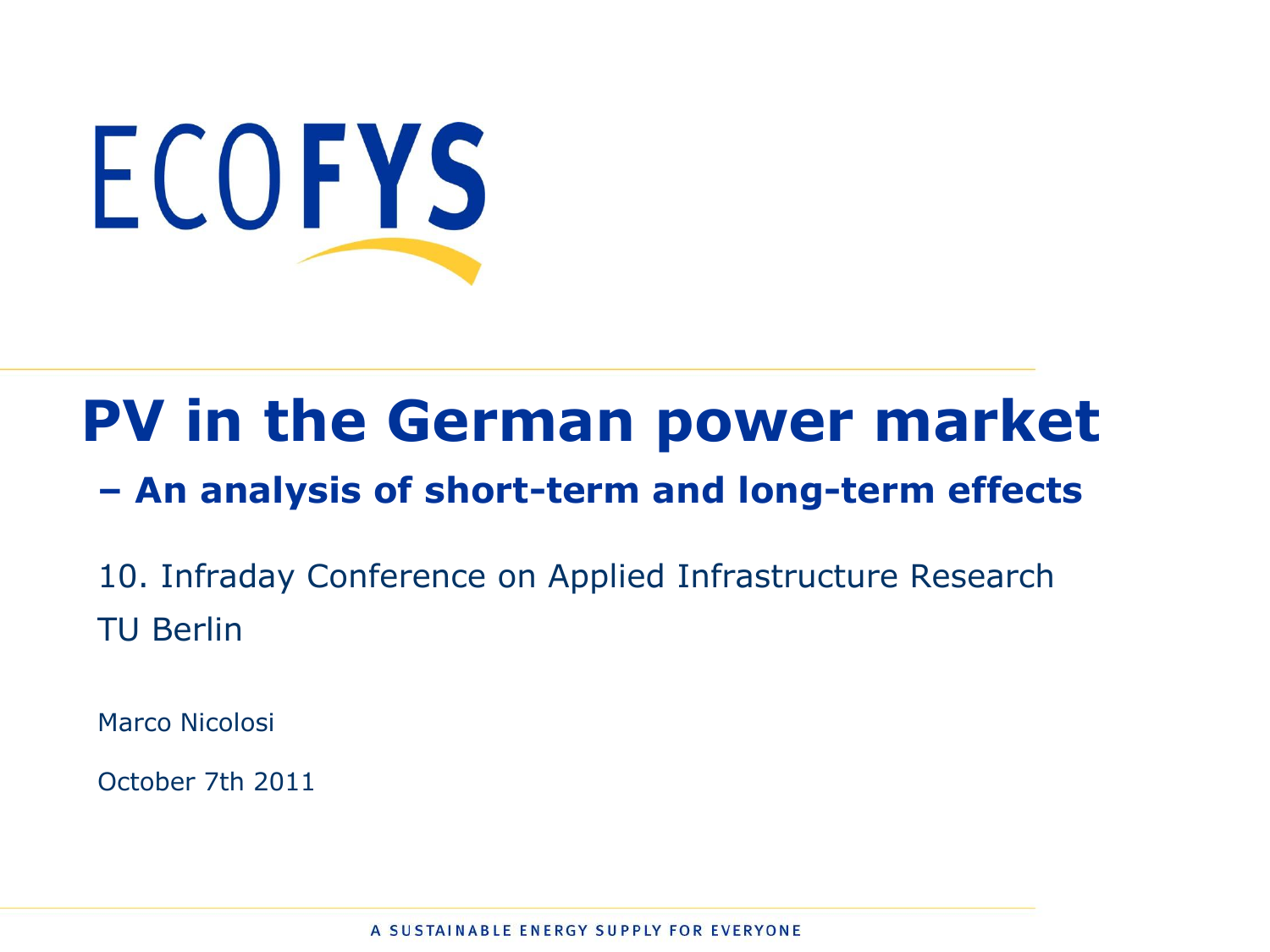#### **Introduction and motivation The sunny week before Easter 2011**



Load shows a clear noon peak

Load minus PV shows a valley during the noon peak

Price follows this pattern

Plants tend to stay online during valley and export energy



Source: own illustration, data from EEX, EPEX, ENTSO-E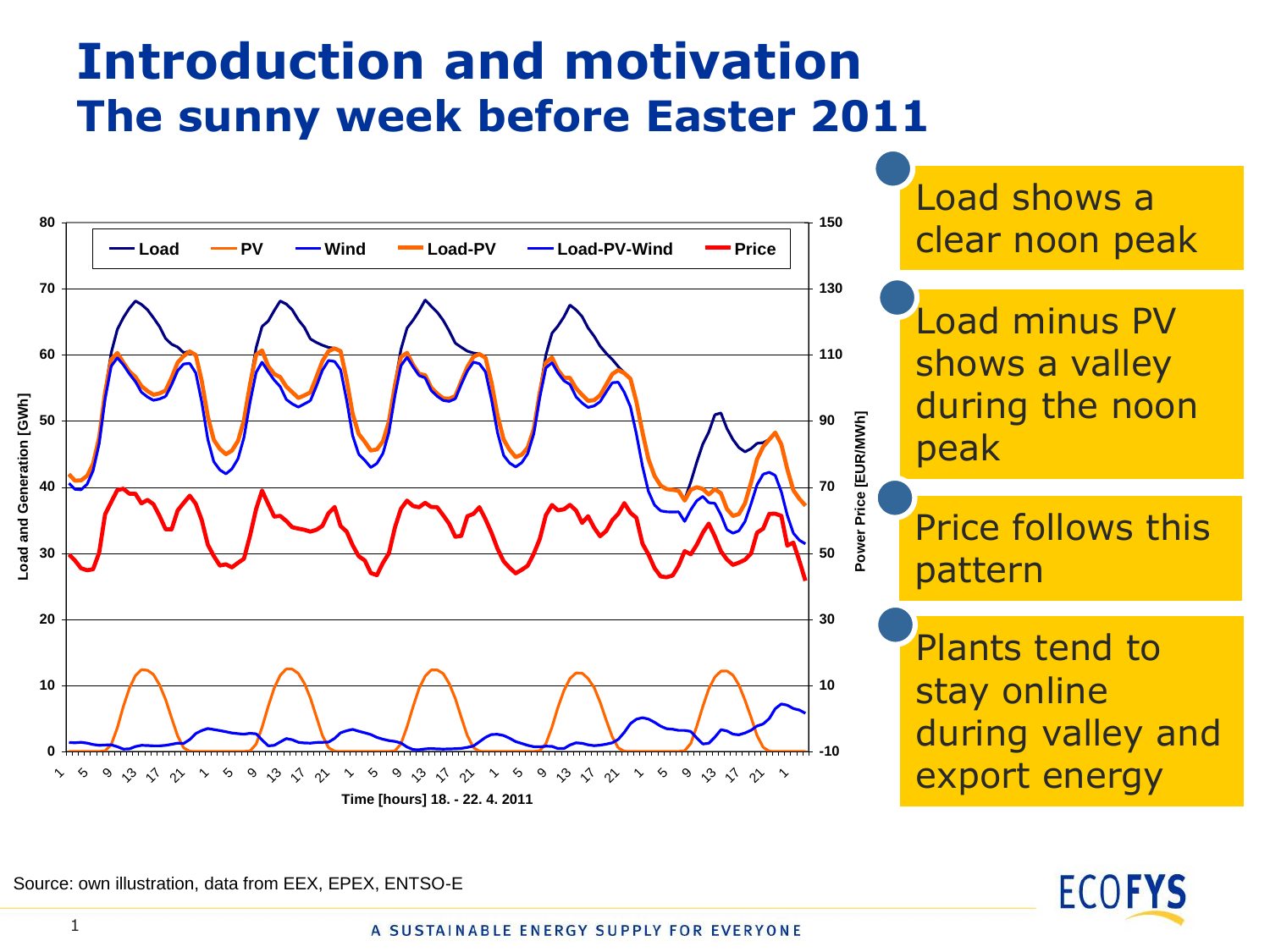# **Methodology**

#### **Power Market Optimization Model**

- **Investments in 5-year steps**
- Dispatch in 8760 hours per year
- Ramping costs and constraints
- Part-load costs
- **Reserve constraints**

#### **Considered regions**



Source: NREAP 2010, IEA, 2010, EWI, 2010 and BMU 2010.



#### **German RES-E targets**



**ECOFYS**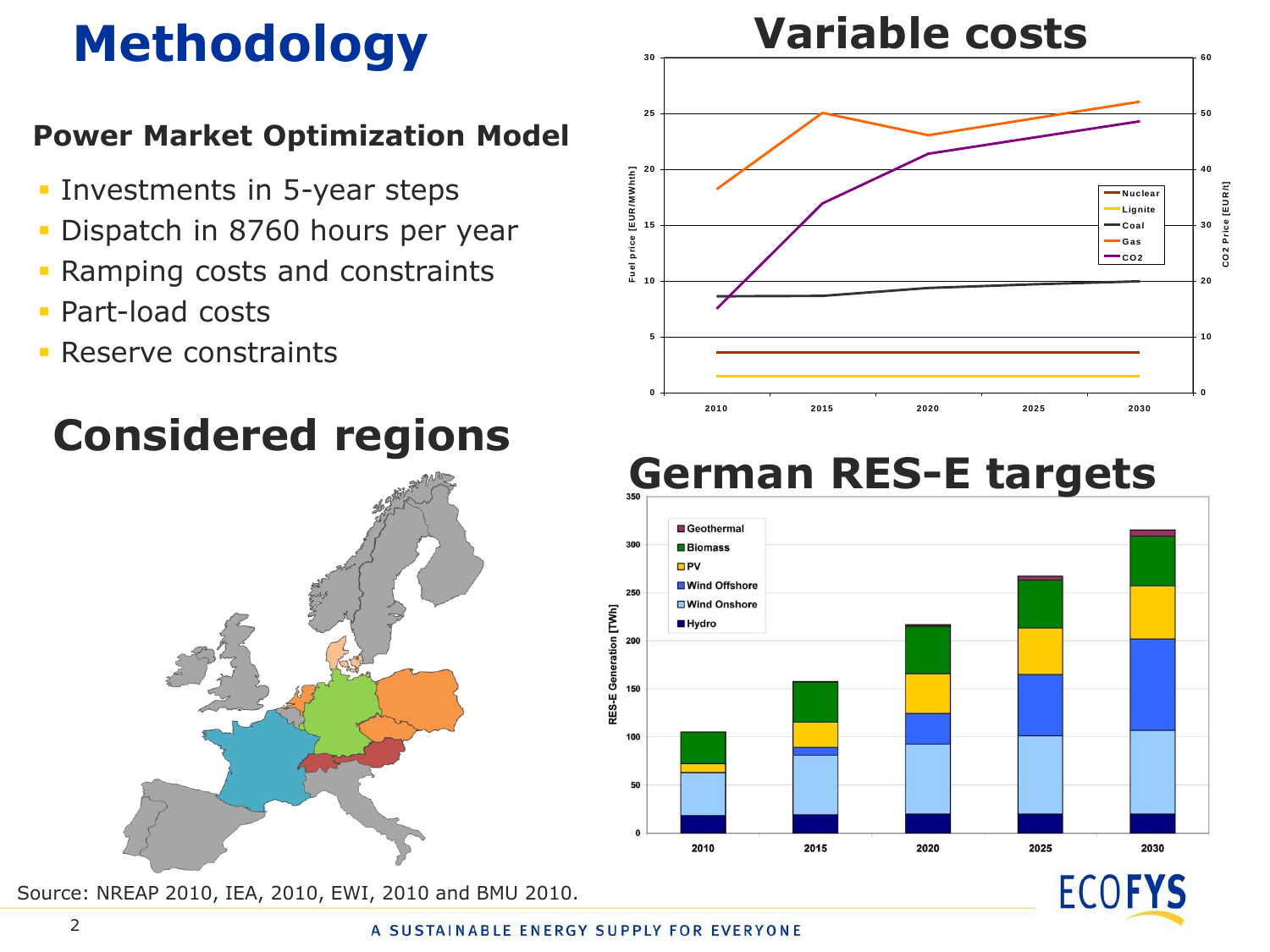## **Capacity development in two scenarios**



The optimal conventional capacity mix tends to be more peak load oriented with higher RES-E shares!

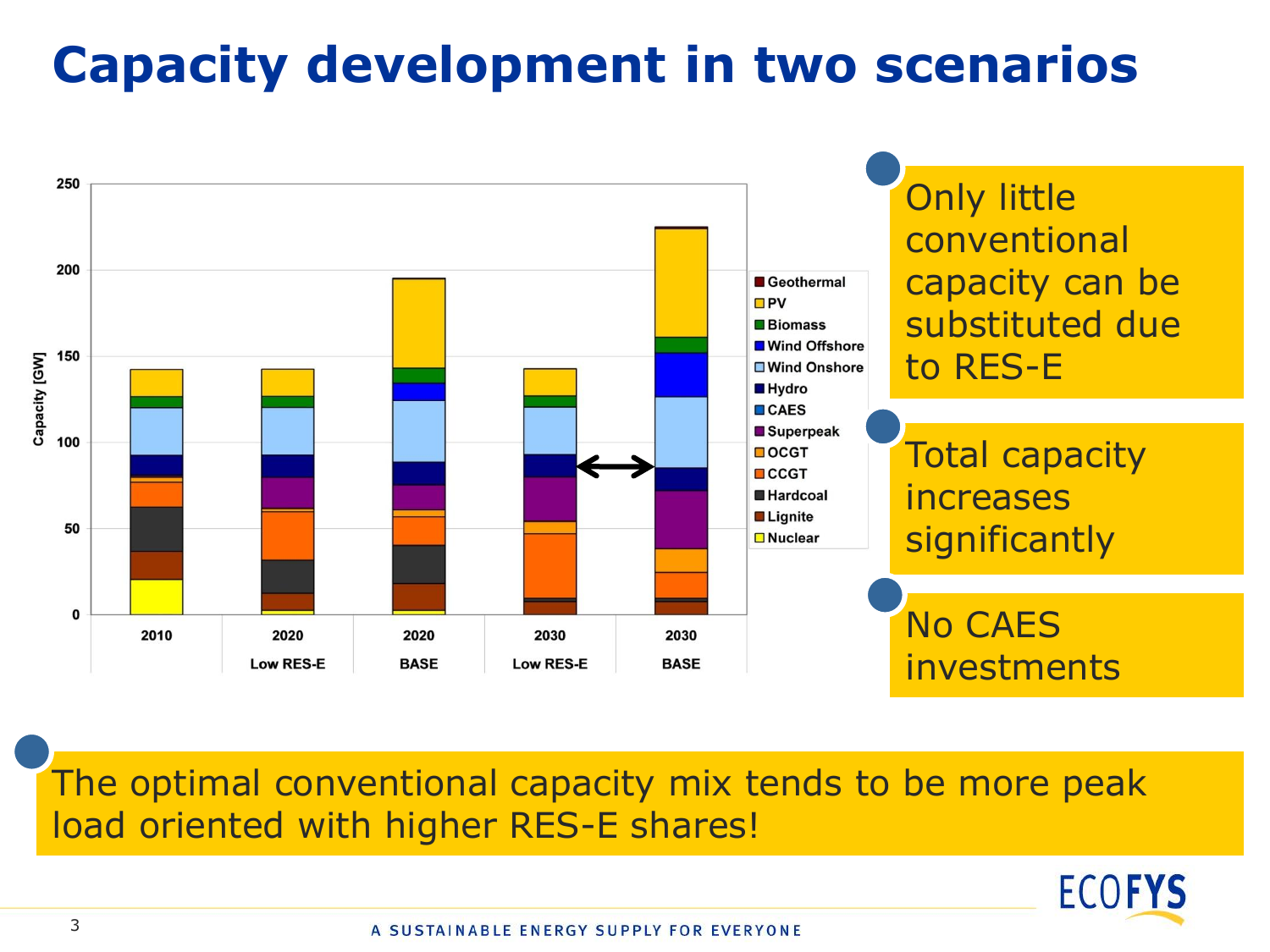## **Utilization of conventional capacity I**



Utilization of conventional capacity decreases significantly!!

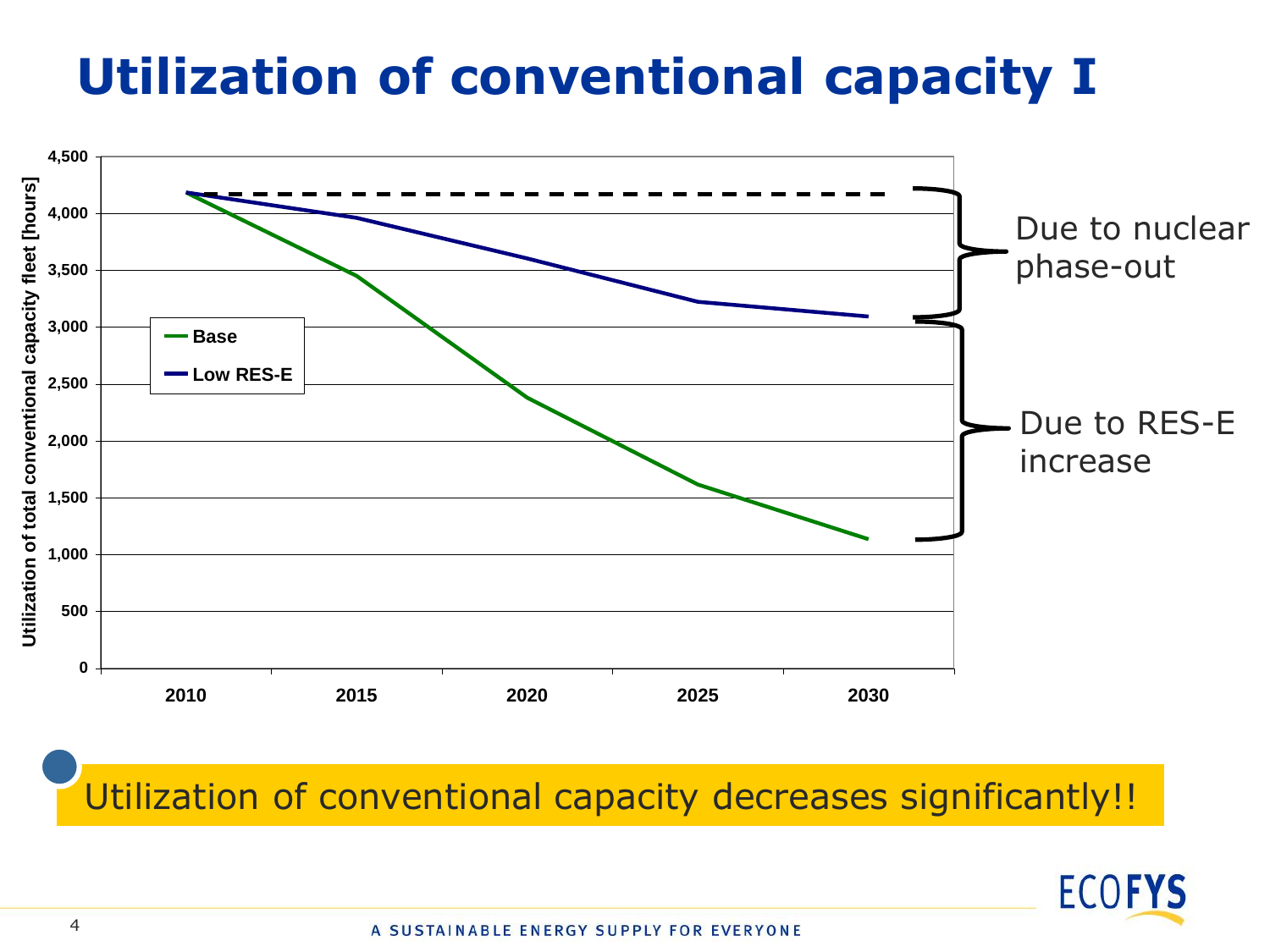## **Utilization of conventional capacity II**



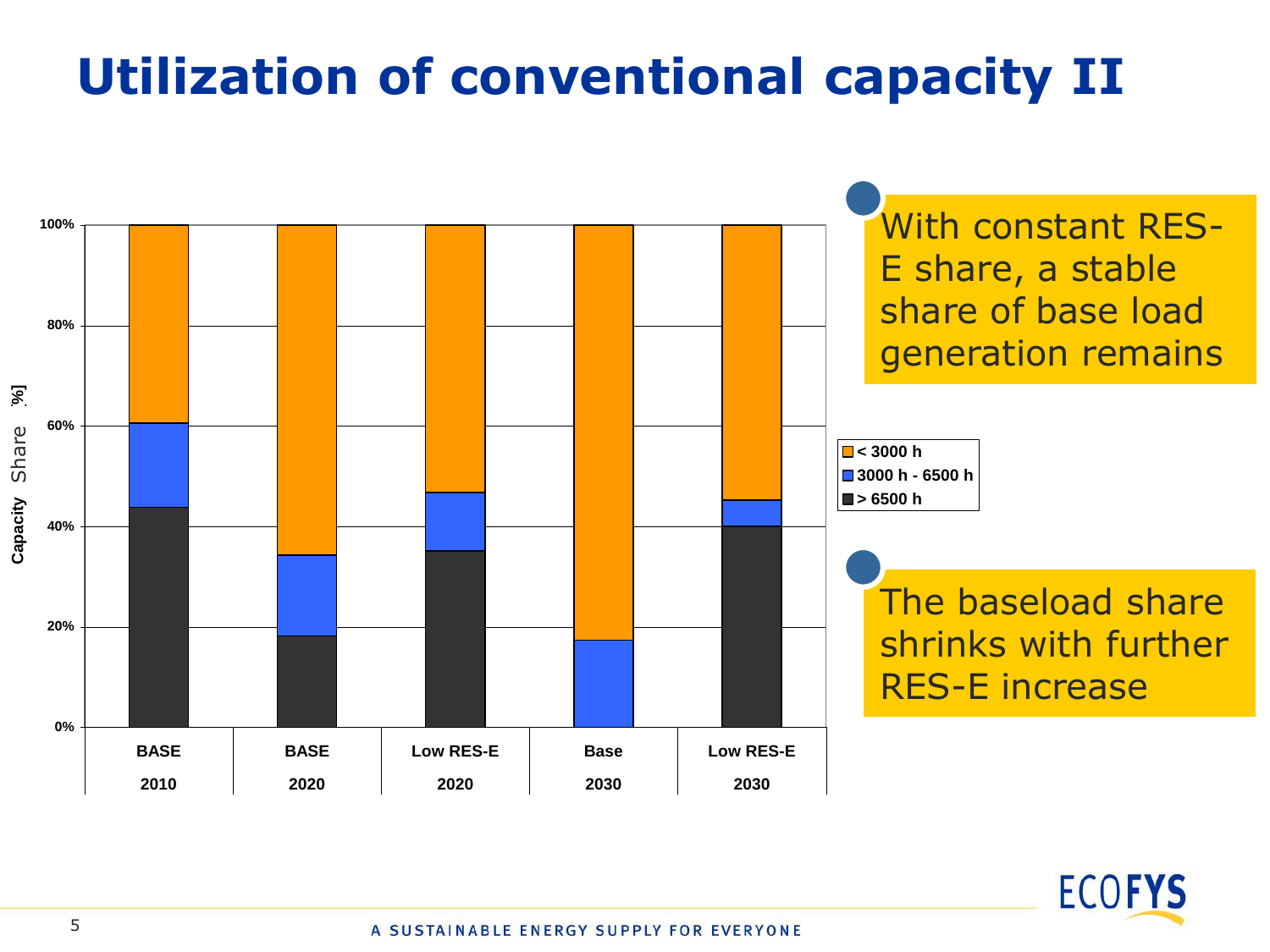#### **Development of relative RES-E wholesale market value**



#### The relative market value of PV decreases with increasing installed capacities

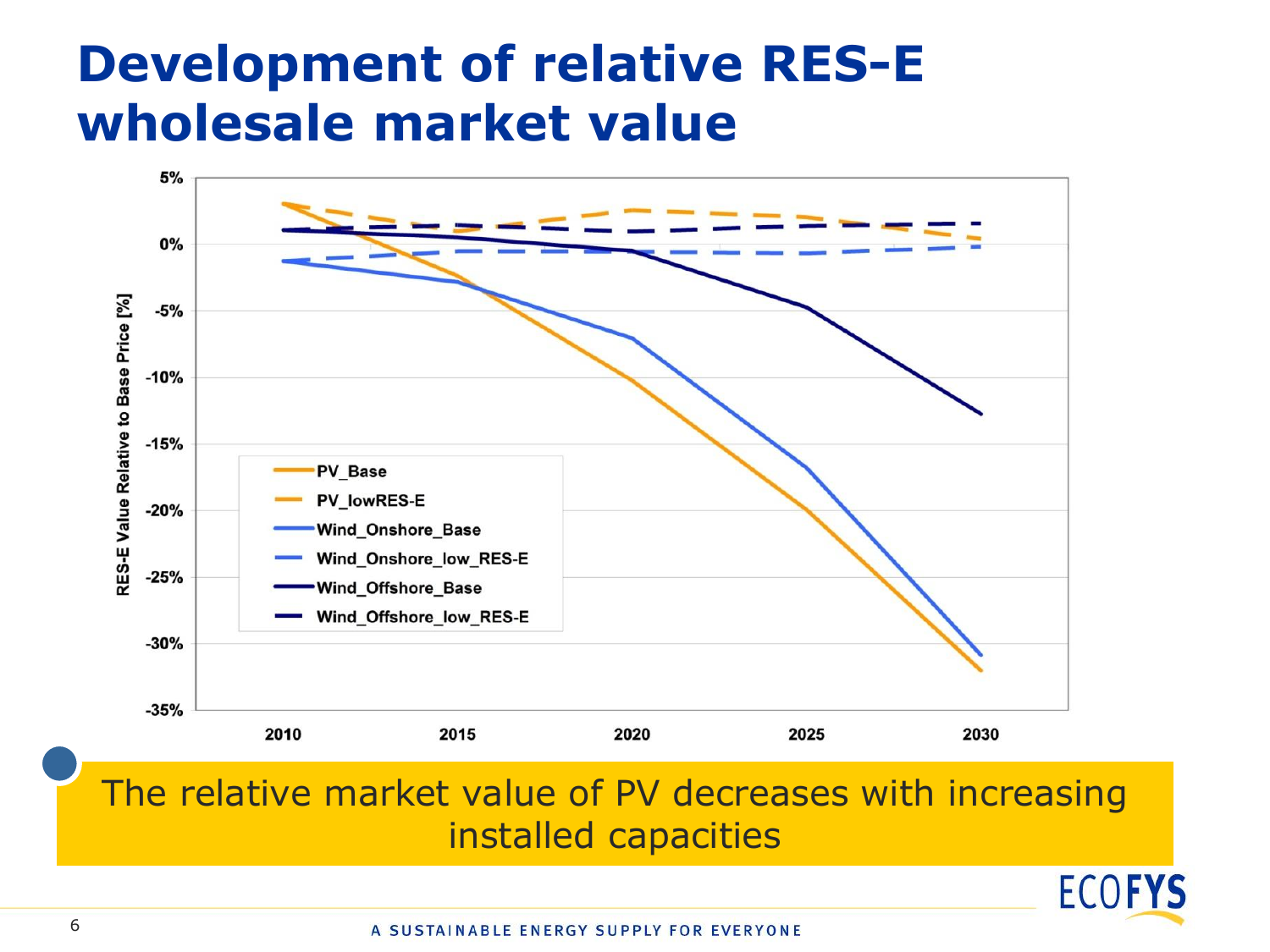## **A very sunny week in 2030**



Market-driven curtailment occurs in times of negative power prices due to premium system

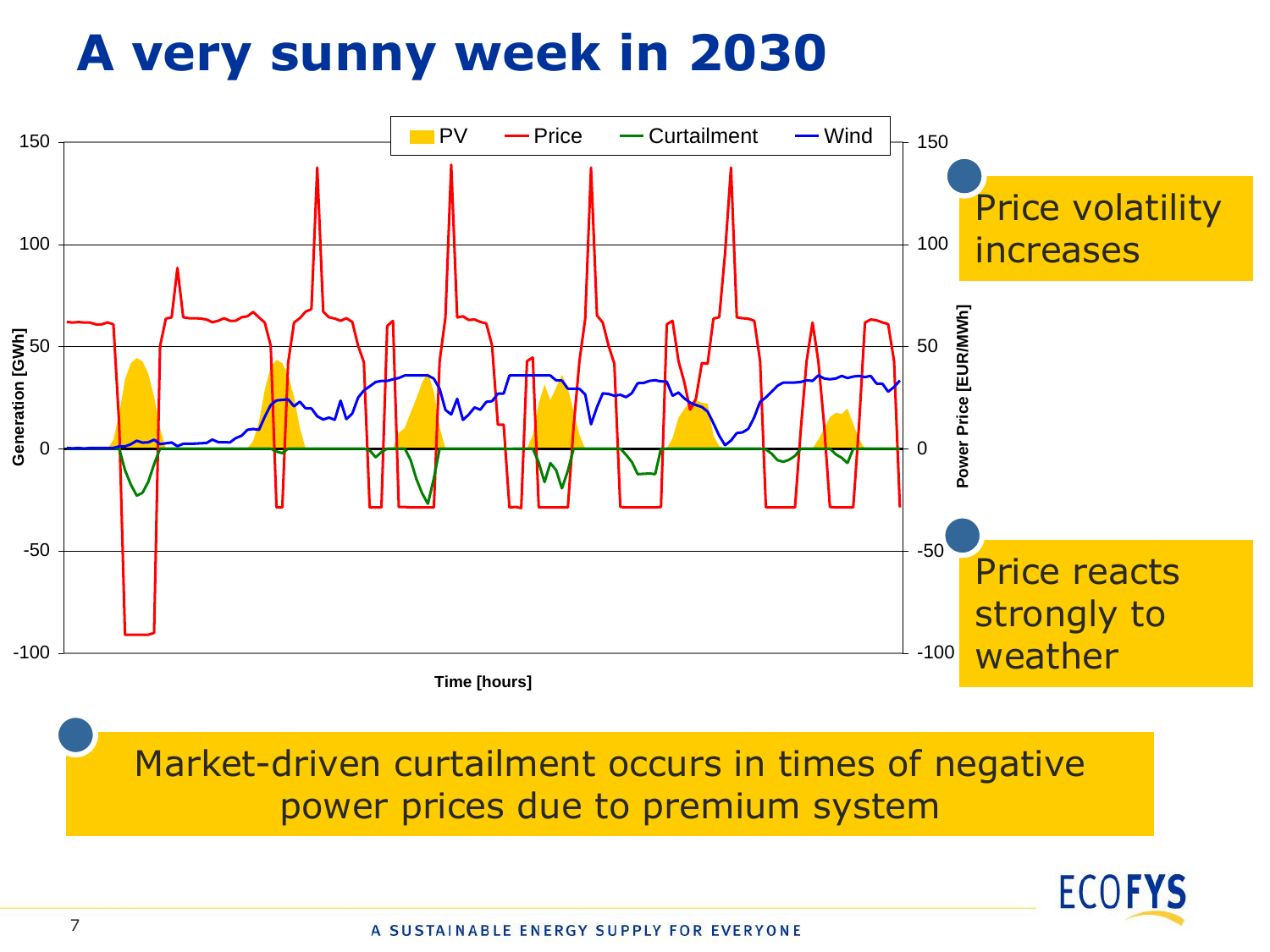#### **Behavior of flexibilities**



Imports increase at residual morning and evening peak

Pumped hydro storage follows the same pattern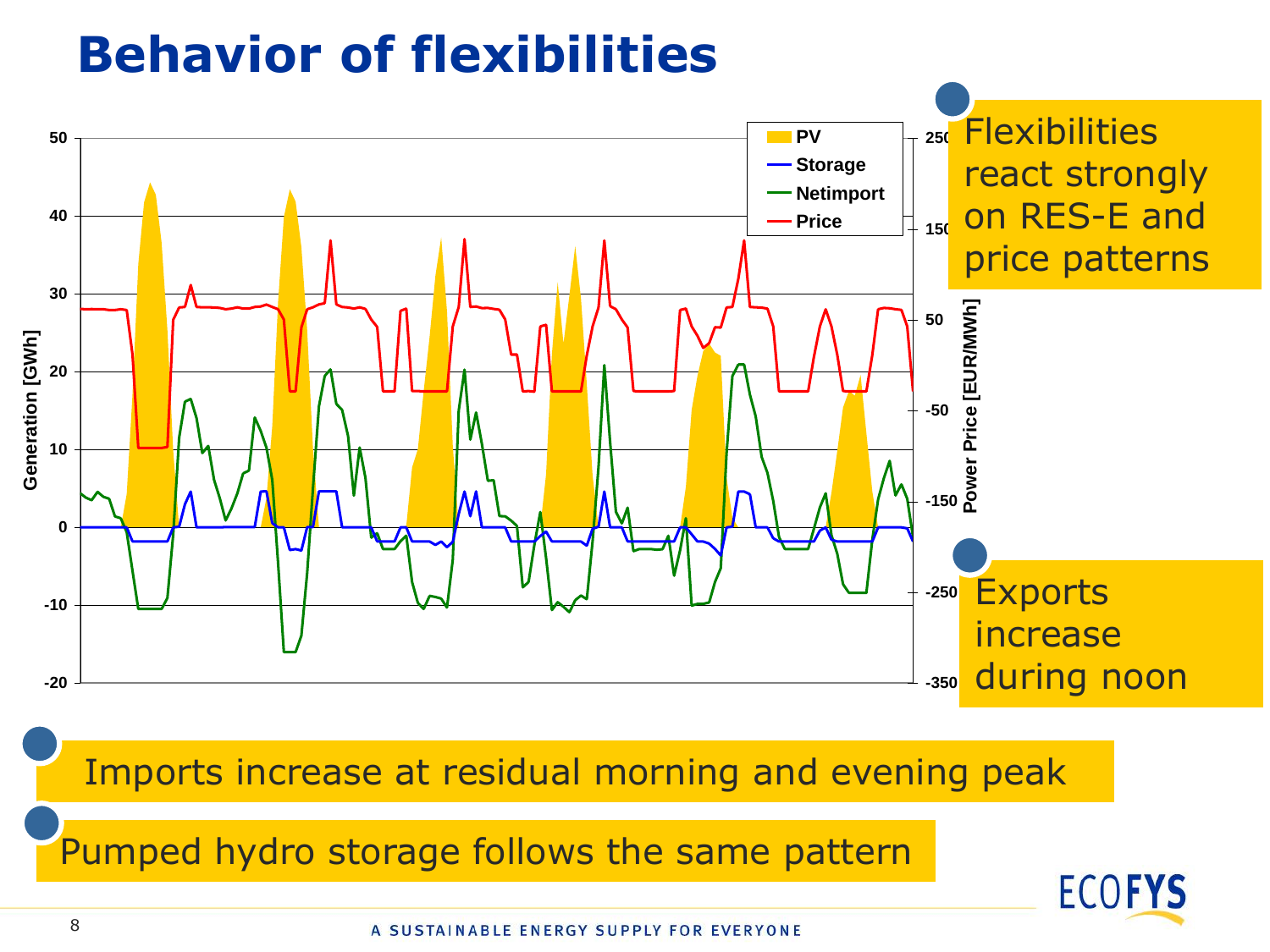## **Conclusion**

- PV contributes energy to the market during noon peak, but not during evening peak
- With a certain PV concentration the value of the positive correlation between load and sun irraditation vanishes
- A balanced RES-E technology mix is most valuable to the power market
- With an increasing RES-E share, the entire system requires further flexibilities
- In particular the market value of PV could benefit from a short-term storage, such as electro-vehicles, DSM and smart grids